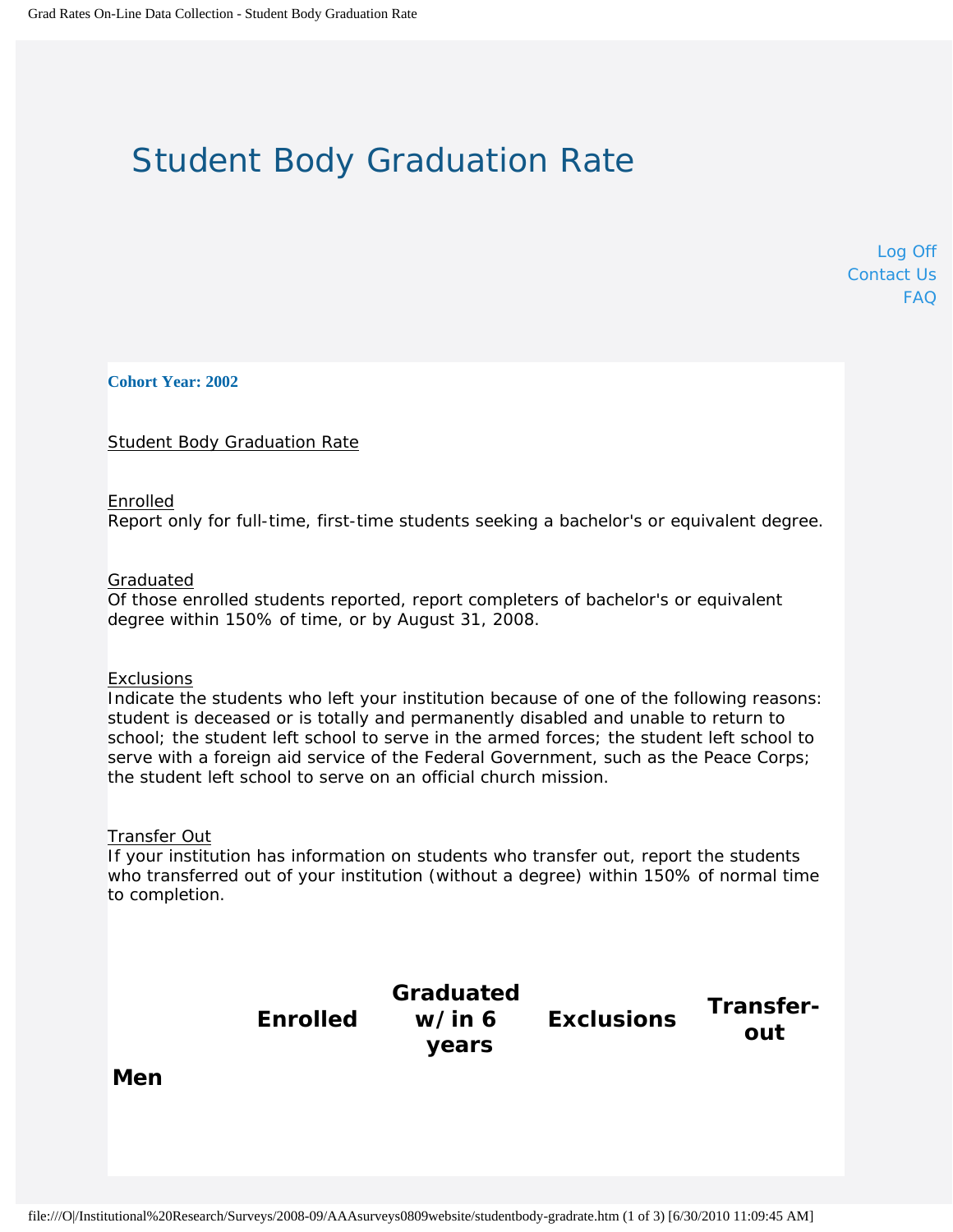| Non-                                                                                                                                |                                                           |                |  |  |  |  |
|-------------------------------------------------------------------------------------------------------------------------------------|-----------------------------------------------------------|----------------|--|--|--|--|
| Resident                                                                                                                            | 3                                                         | 3              |  |  |  |  |
| Alien, Men                                                                                                                          |                                                           |                |  |  |  |  |
| African                                                                                                                             |                                                           |                |  |  |  |  |
| American,                                                                                                                           | 5                                                         | 3              |  |  |  |  |
| Men                                                                                                                                 |                                                           |                |  |  |  |  |
| Alaskan/                                                                                                                            |                                                           |                |  |  |  |  |
| American                                                                                                                            |                                                           |                |  |  |  |  |
| Indian,<br>Men                                                                                                                      |                                                           |                |  |  |  |  |
|                                                                                                                                     |                                                           |                |  |  |  |  |
| Asian,<br>Men                                                                                                                       | $\overline{7}$                                            | 6              |  |  |  |  |
|                                                                                                                                     |                                                           |                |  |  |  |  |
| Hispanic,<br>Men                                                                                                                    | 3                                                         | $\overline{2}$ |  |  |  |  |
| Native                                                                                                                              |                                                           |                |  |  |  |  |
| Hawaiian/                                                                                                                           |                                                           |                |  |  |  |  |
| Pacific Is.,                                                                                                                        |                                                           |                |  |  |  |  |
| Men                                                                                                                                 |                                                           |                |  |  |  |  |
| Two or                                                                                                                              |                                                           |                |  |  |  |  |
| More                                                                                                                                |                                                           |                |  |  |  |  |
| Races, Men                                                                                                                          |                                                           |                |  |  |  |  |
| White/                                                                                                                              |                                                           |                |  |  |  |  |
| Non-                                                                                                                                | 167                                                       | 145            |  |  |  |  |
| Hispanic,<br>Men                                                                                                                    |                                                           |                |  |  |  |  |
| Unknown,                                                                                                                            |                                                           |                |  |  |  |  |
| Men                                                                                                                                 | $\mathcal{G}% _{M_{1},M_{2}}^{\alpha,\beta}(\varepsilon)$ | $\overline{7}$ |  |  |  |  |
| Total, Men                                                                                                                          |                                                           |                |  |  |  |  |
|                                                                                                                                     | 194                                                       | 166            |  |  |  |  |
| <b>Women</b>                                                                                                                        |                                                           |                |  |  |  |  |
| Non-                                                                                                                                |                                                           |                |  |  |  |  |
| Resident<br>Alien,                                                                                                                  | $6\,$                                                     | $\overline{5}$ |  |  |  |  |
| Women                                                                                                                               |                                                           |                |  |  |  |  |
| African                                                                                                                             |                                                           |                |  |  |  |  |
| American,                                                                                                                           | $\overline{4}$                                            | $\overline{4}$ |  |  |  |  |
| Women                                                                                                                               |                                                           |                |  |  |  |  |
|                                                                                                                                     |                                                           |                |  |  |  |  |
|                                                                                                                                     |                                                           |                |  |  |  |  |
|                                                                                                                                     |                                                           |                |  |  |  |  |
|                                                                                                                                     |                                                           |                |  |  |  |  |
| file:///O /Institutional%20Research/Surveys/2008-09/AAAsurveys0809website/studentbody-gradrate.htm (2 of 3) [6/30/2010 11:09:45 AM] |                                                           |                |  |  |  |  |